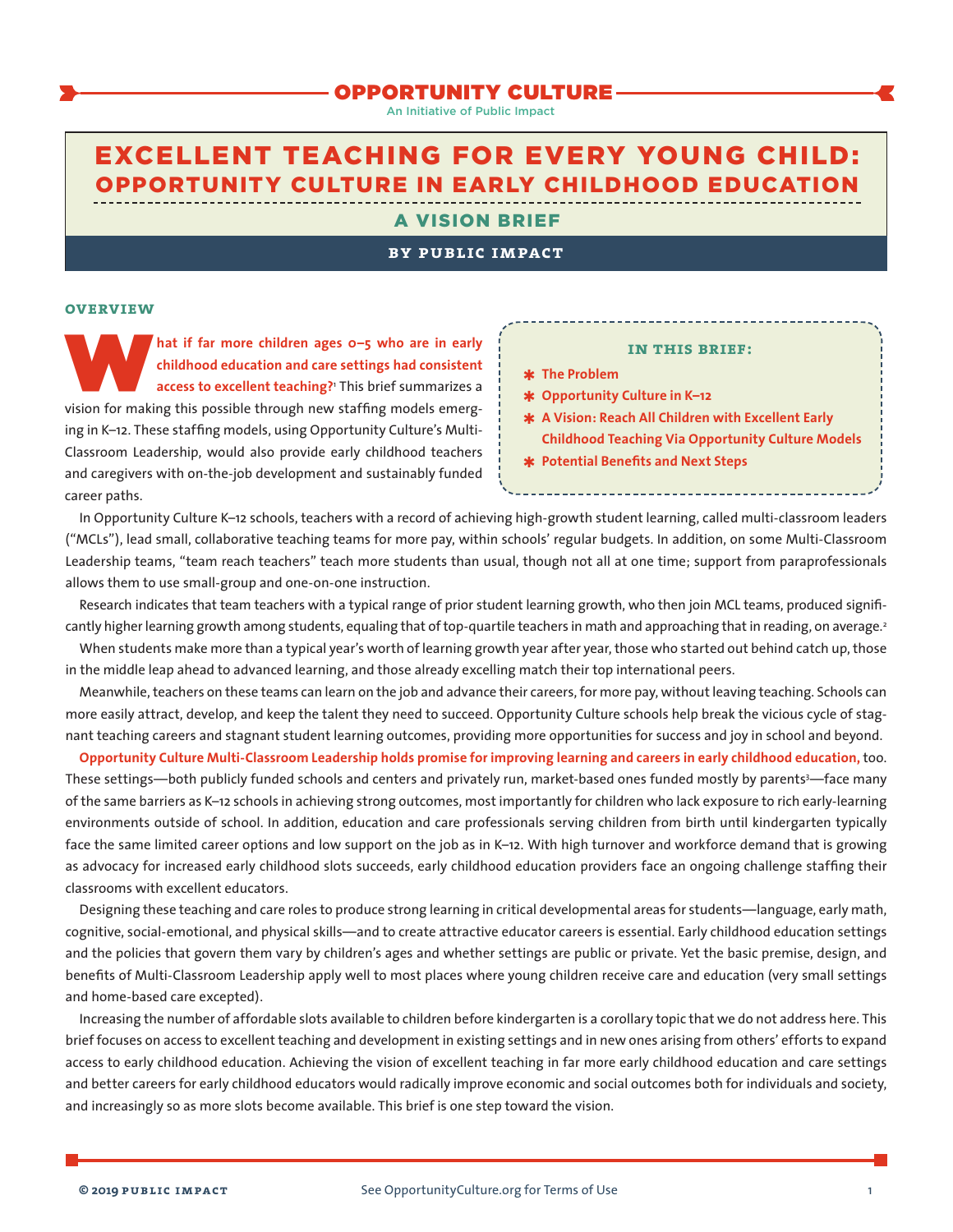## <span id="page-1-0"></span>**Figure 1. Early Childhood Care and Education Settings: A Brief Overvie[w4](#page-8-0)**

| <b>Typical Age</b><br>Groupings | <b>Early Childhood Settings</b>                                                                                                                                                                              |                                                                                                                                                                              |  |  |
|---------------------------------|--------------------------------------------------------------------------------------------------------------------------------------------------------------------------------------------------------------|------------------------------------------------------------------------------------------------------------------------------------------------------------------------------|--|--|
|                                 | Public                                                                                                                                                                                                       | Private                                                                                                                                                                      |  |  |
| Ages 3-4                        | Typically located in a public elementary school or a Head<br>Start program; free or subsidized prices; curriculum aligned<br>with public kindergarten; number of slots limited based on<br>public investment | Wide variety of settings, sizes, prices, and curriculum<br>focuses; number of slots may rise with demand by parents<br>who can pay fully or with help from public subsidies  |  |  |
| Ages o-2                        | [Rare outside of Early Head Start]                                                                                                                                                                           | Wide variety of settings, sizes, prices, and educational<br>focuses; number of slots may rise with demand by parents<br>who can pay fully or with help from public subsidies |  |  |

Children's typical developmental needs differ by age; providers group students differently. Even within a state, public policies may vary widely by program type, child age, and program size. Prices and curricula differ by age and setting. Despite these differences, all settings except very small providers and home-based care could benefit from Multi-Classroom Leadership.

#### **the problem**

In K–12 education, research shows that teachers' effectiveness has the largest impact on student learning of any school-based factor, and the learning gains that top teachers produce can close achievement gaps if students have these teachers year after year.

But most students do not get top teachers year after year. In the nearly ubiquitous model for schools, students have just one teacher per class or subject, limiting their access to the excellent teachers who can help them make enough growth to catch up and leap ahead. And teachers who help students make the most growth see their impact limited as well, affecting the same number of students each year as teachers who help students make the least growth.

On average, teachers help students make about one year of learning growth each year, keeping them at the same achieve-ment level relative to their peers throughout their K-12 years.<sup>[5](#page-8-0)</sup> So students who start behind stay behind, and "average" students do not leap ahead to advanced work—even though most could with consistently excellent teaching[.6](#page-8-0)

Meanwhile, teachers have little support on the job to advance their instructional skills and help more students achieve highgrowth learning and strong thinking. School leaders are stretched too thin to develop the instructional prowess of 20 to 50 teachers, and instructional coaching by specialists within schools has not achieved learning results at scale, despite several decades of effort[.7](#page-8-0)

Finally, teachers who do consistently produce high-growth student learning have few options to advance and earn more without leaving teaching entirely; they are a vastly underused resource in schools.<sup>8</sup>

**Early childhood education is subject to the same challenges.**  Young children—especially those who have fewer educational and developmental advantages outside of formal settings—need *excellent teaching every year* to fulfill their potential. Yet too few have access to it, even though ages 0-5 are critical years for development, cognitive and otherwise.

Increased access to early childhood education and care from ages 0–5 is one solution. Children who lack access to high-quality early childhood development fall further behind their peers with each passing year before entering kindergarten.<sup>[9](#page-8-0)</sup> This deficit leaves wide gaps for K–12 educators to close, and it starts a vicious cycle of negative and inaccurate perceptions about students' actual potential to learn and achieve, in school and life. With increased access, some children who otherwise would continue to fall behind more advantaged peers in the years before kindergarten can hold their ground.<sup>[10](#page-9-0)</sup>

But even if all U.S. children had access to publicly or privately funded early childhood care and education programs, a substantial majority in any given year would still lack access to teachers who help them make *high-growth* learning and overall development, just as in most K–12 schools. In the one-teacher-one-classroom model, top early childhood teachers, like their K–12 counterparts, reach no more children than the least effective ones.

Meanwhile, early childhood education is a modest-wage, lowsupport field with few career options for instructional leadership or on-the-job development. In 2018, childcare workers earned median pay of \$22,290 or \$10.72 per hour; preschool teachers earned a median of \$28,990 per year, or \$13.94 per hour. [11](#page-9-0) In fact, childcare workers rank nearly at the bottom—the second percentile—in an-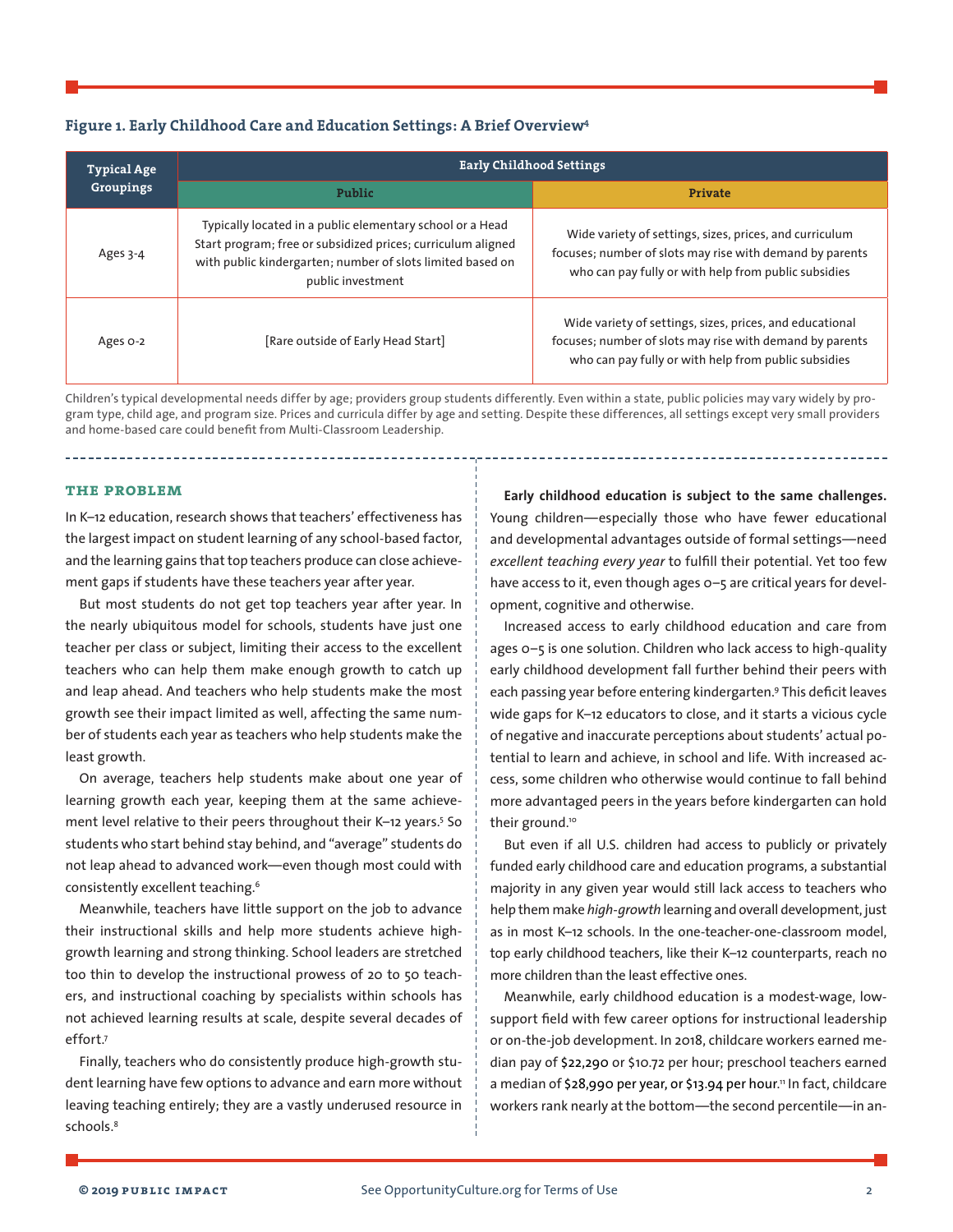<span id="page-2-0"></span>nual earnings of all occupations.<sup>12</sup> The turnover rate among early educators is about 30 percent. As a result, early childhood education providers face a relentless challenge staffing their classrooms with excellent educators and caregivers.<sup>13</sup>

The field is in the midst of many efforts to boost early childhood providers' education credentials and pay.<sup>14</sup> If these efforts to increase pay are successful, they present more opportunities to fund new staffing models, as long as staffing flexibility described in this vision brief remains.

Even if all children gain access to publicly or privately funded early childhood education, the quality of student outcomes remains at risk using the standard school model, and the public's investment in early childhood education will not realize its potential.<sup>15</sup>

## **opportunity culture in k–12**

The Opportunity Culture initiative has already grown to disrupt this pattern in K–12. Schools follow strict design principles (see "Opportunity Culture Principles," below) and allow teachers who have produced high-growth learning to lead small teams—an average of six teachers—as "multi-classroom leaders," or MCLs.

MCLs fully lead their teaching teams. They ensure that team teachers are prepared to connect with students and deliver high-standards, differentiated lessons. They also oversee a rapid cycle of adjusting and improving instruction based on student learning growth. MCLs provide intensive coaching to the whole team and each member to help them improve throughout the year. Teams are highly collaborative, sharing responsibility for the students each team serves.

# **opportunity culture principles, applied to early childhood education**

*Teams of teachers & school leaders must choose and tailor models to:*

- **1. Reach more students with excellent teachers and their teams**. Early childhood schools or centers should measure student growth in language, early math, cognitive, social-emotional, and physical skills and formulate ways to identify teachers who more often help students make the most growth.<sup>16</sup> Schools should select multi-classroom leaders for leadership competencies, too.
- **2. Pay teachers more for extending their reach**. As in other professions, teachers who take advanced roles to help colleagues excel and who reach more students with excellence should earn more—substantially more, not just token amounts.
- **3. Fund pay within regular budgets**. Any increases to budgets are welcome, including money to fund access to early care and education for more children and higher overall base pay, but pay supplements should always be funded out of permanent streams, not temporary grants or line items. Depending on the setting, funding sources for MCL and team pay supplements may include: Trading vacant specialist positions for pay supplements; trading a vacant teaching position per team for an additional paraprofessional assistant; using Title I and other federal funds; reallocating other costs that school teams which include teachers—select; and raising class sizes slightly, but *always* within legal limits and when smaller classes have not boosted learning as hoped.<sup>17</sup> See "Quick Example: Opportunity Culture Pay Supplement Funding," on page 7 for an example of how to pay supplements within budget.
- **4. Provide protected in-school time and clarity about how to use it for planning, collaboration, and development.** Early childhood multi-classroom leaders need substantial time to plan with their teams, review students' developmental growth, and coach and develop teams and individuals, based on students' needs. Schedule changes and rotating or allocating staff to cover classrooms during school-hour planning are both essential actions. Scheduling needs may vary significantly, depending on how much MCLs are delivering instruction directly to the team's students versus guiding other teachers to do so.
- **5. Match authority and accountability to each person's responsibilities**. Multi-classroom leaders should be accountable for the academic and developmental growth of all students served by their teams, and team teachers and assistants should be accountable for the students they affect directly. The MCL's authority to lead instruction and team development should be formal and unhampered by additional duties, other than teaching part of the time.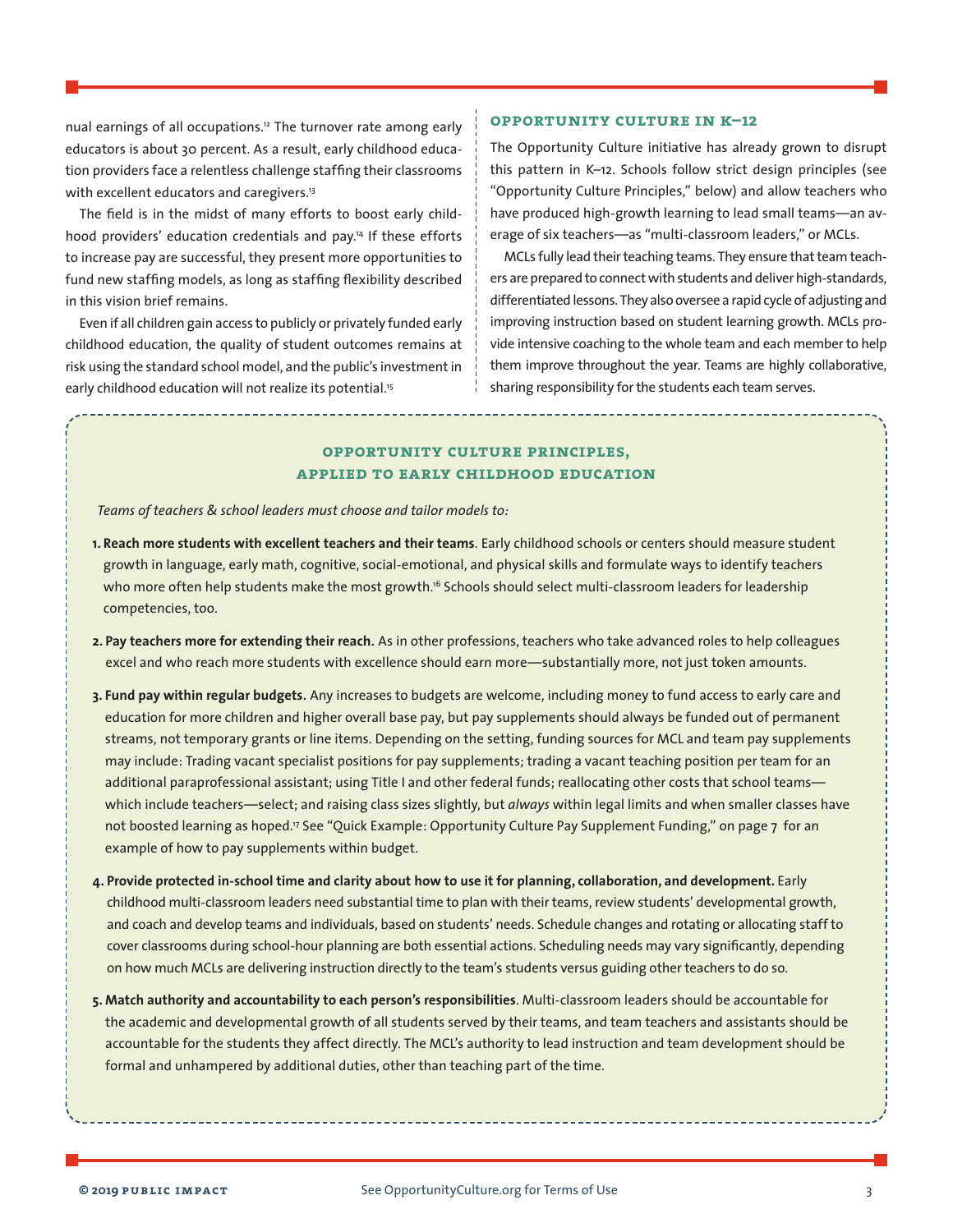<span id="page-3-0"></span>In exchange for their team leadership and accountability for more students, MCLs earn a substantial pay supplement—about 20 percent of base pay, on average, and up to 50 percent—which school leaders fund sustainably by reallocating regular per-pupil dollars. Schools also design their schedules so that teams can collaborate frequently during school hours. Teams meet up to five times weekly, and MCLs typically coach individual teachers at least weekly. Multi-classroom leaders serve on each school's leadership team, working closely with the principal to lead strong instruction and a schoolwide culture of excellence.

Some MCLs' teams also reach more students than the same number of teachers typically would, without raising class sizes, by adding extra paraprofessional support that frees the teachers' time to work with more students. Some schools pay these teachers a smaller supplement, too. This is called "Team Reach" and the teachers are "team reach teachers.["18](#page-9-0)

In early 2018, [researchers](https://www.brookings.edu/blog/brown-center-chalkboard/2018/01/25/new-teaching-model-yields-learning-improvement-for-students-in-math/) at the Brookings Institution and American Institutes for Research released a study showing the effect of Opportunity Culture multi-classroom leaders: Teachers who were on average at the 50<sup>th</sup> percentile in student learning gains, and who then joined teams led by multi-classroom leaders, produced learning gains equivalent to those of teachers from the 75<sup>th</sup> to 85<sup>th</sup> percentile in math and from the 66<sup>th</sup> to 72<sup>nd</sup> percentile in reading in six of seven statistical models. Nearly three-fourths of the schools in the AIR-Brookings study were Title I.

When surveyed anonymously in spring 2019, 99 percent of MCLs and 88 percent of all staff in Opportunity Culture roles wanted the initiative to continue in their schools.

# **a vision: reach all children with excellent early childhood teaching via opportunity culture models**

When tailored for early childhood education, Opportunity Culture's Multi-Classroom Leadership could help far more young children gain access to excellent teaching and strong development across critical areas. More early childhood teachers could experience on-the-job development and paid leadership opportunities that magnify their positive impact and teaching joy.

Fortunately, Multi-Classroom Leadership models used in K–12 also apply well to early childhood settings, especially those schools or centers large enough to create small teaching teams with team leaders. **Here we briefly describe the two basic Multi-Classroom Leadership models.** The model most fitting for each early childhood setting and implementation details will depend on the school's, center's, or program's budget; current staffing levels; hiring challenges; pay differentials among current staff; desire to pay teachers and staff more; and focus on professional learning.

Multi-Classroom Leadership could help far more young children gain access to excellent teaching and strong development.

In all cases, to achieve higher growth among students, schools must **select multi-classroom leaders who have a record of helping children make higher-growth** learning and development. Ideally, during selection, child developmental scales in multiple areas critical for lifelong success and joy are measured and considered—most essentially, language, cognitive, early math, social-emotional, and physical skills.[19](#page-9-0) Having MCLs who are selected for their strong student outcomes lead small teams in using their methods and materials may help address the field's ongoing debate about appropriate degrees and credentials as well. When organized by these teams, teaching staffs may encompass a broader range of experience and education without sacrificing student development.

In using these models, schools will create career paths for early childhood educators that avoid drawing the best teachers out of the classroom full-time to become coaches, while providing high-quality, job-embedded coaching and development for all teachers, sustainably.

**The first option for early childhood programs is basic Multi-Classroom Leadership** (see Figure 2, page 5). Multi-classroom leaderswho produced high-growth student academic learning and whole-child development as teachers fully lead small teams of three to eight teachers. They determine roles, select developmental materials for learning stations, lead lesson creation, improve instruction with ongoing assessment of student growth, and coach their team's teachers on the job—while continuing to teach part of the time. MCLs earn a substantial pay supplement, funded within school budgets. Teachers collaborate on MCL teams, and everyone learns to teach and develop young children more effectively, together.

MCLs are accountable for achieving high-growth learning and development with all of the team's students, regardless of whether they teach all of the students directly.

Teachers on an MCL's team are **team teachers;** they collaborate to provide outstanding teaching and development to the team's students with the MCL's guidance. They do not extend their reach directly to more students, and thus do not typically earn a pay supplement. Classrooms keep pre-existing teaching assistants.

Pay supplements for early-childhood MCLs can be similar to K–12, where they average 20 percent of teachers' average base pay, funded by reallocating school's regular budgets. This model is financially sustainable when an early childhood school, center, or program has vacant non-classroom instructional support staff positions (or academic deans or assistant directors, etc.) intended to help teachers with instruction, or other extra sources of funding, such as Title I, that would best be used to extend high-growth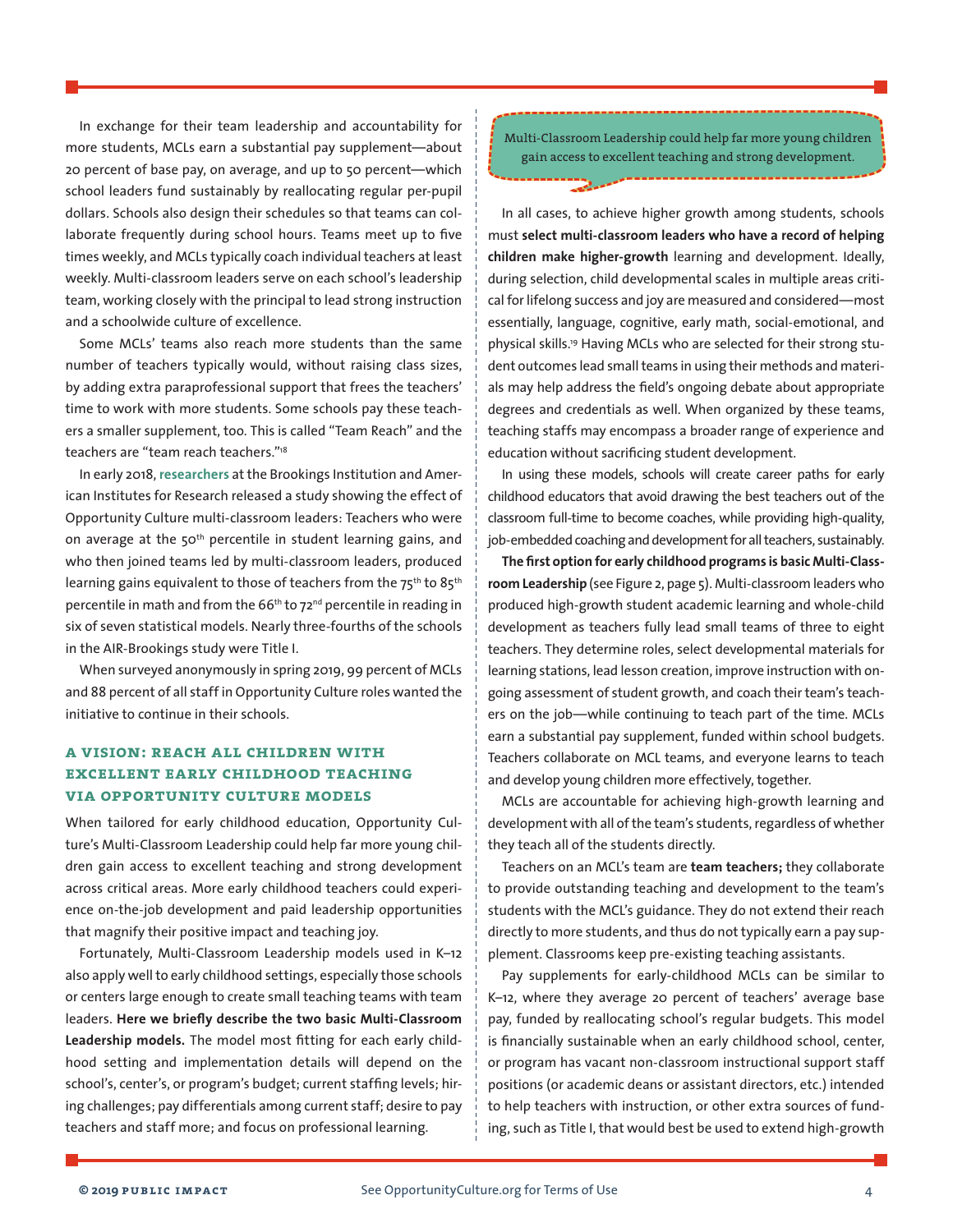

**Fig. 2. Basic Multi-Classroom Leadership for Early** 

A **multi-classroom leader** (MCL) is a teacher with leadership skills and a record of high-growth student learning and development who both teaches part of the time and leads a small, collaborative teamofteachers for a group of classrooms (typically three to eight) teaching the same age. In early childhood programs, the MCL may routinely teach content by rotating through the team's classrooms or may spend more time guiding and coaching the team's teachers in academic instruction and whole-child development. MCLs share and collaboratively improve strategies on instruction, child development, and classroom leadership. Teaching teams collaborate and plan together through careful scheduling. Accountable for achieving high-growth academic learning and child development for all the team's classrooms, the MCL determines how students spend time and tailors team roles to the adults' strengths. MCLs earn a pay supplement, funded within the school's regular budget. Classrooms keep existing teacher assistants.

teachers' reach as MCLs. Schools must reallocate those costs to fund supplements for MCLs and, if the MCL does not keep a classroom ("full release"), to fund the entire position and supplement.

This model requires the most pre-existing funding; but early childhood settings with a wide range of prior staff roles may find that the transition can be made within budget over time, even if funding levels are not among the highest. Each situation will vary and require careful budgeting and staff planning.

Schools also must change schedules to allow more time for MCL planning and more team collaboration—such as lesson and materials preparation and student growth data review—during school hours. For example, in settings where teachers may delegate lunch, nap, and recess supervision to paraprofessionals or other staff, staggering times for these activities by age level would allow MCLs to plan alone and with their teacher teams in a consolidated, daily block (made easier with Team Reach, below, which adds a new paraprofessional to each team).

# **what's different about multi-classroom leadership in early childhood vs. k–12?**

In early childhood settings, MCLs guide academic learning and materials selection, whole-child development strategies, and materials, and strategies for teaching young children behavioral skills in a group—before children have much experience in group settings. Whole-child and behavioral skills development are part of the core curriculum in early childhood education. In contrast, most K–12 schools focus primarily on academic learning, with whole-child and behavioral skills development used as a means of boosting academic success.

As a result, compared with K–12, early childhood academic learning—literacy, early math, and cognitive skill development takes a smaller proportion of the school day. Part of an MCL's role, in coordination with schoolwide leaders, is to determine how much time is spent on each area of learning and development, and who instructs and supervises students' group and individual play and work.

Options abound for the early-childhood MCL role and will depend in part on the strengths of colleagues and the program's curricular focus. Some MCLs may deliver most of the academic instruction to the team's students. For example, an MCL leading five classrooms in a six-and-a-half-hour school day could rotate through each class for one hour daily, providing small-group instruction in 10- to 15-minute segments per small group, leaving an hour daily for planning. Selecting materials for stations, where children work alone or in small groups with other adults' supervision, lets the MCL ensure both academic learning and whole-child development.

Alternatively, some MCLs may spend more time guiding, coaching and developing the instructional prowess of the team's teachers, while observing the team's students, too, and less time (but still some) teaching students directly.

In all cases, the MCL guides team members on how to develop the whole child, through engaging directly with students and coaching teachers on materials use and how to supervise free play for optimal child development. MCLs may select materials and activities collaboratively with a schoolwide MCL team working with the school's director or principal, which enhances the sharing of educational and developmental material across age groups to differentiate learning opportunities.

This model **reaches 200 to 700 percent more students with excellent teachers in charge** of learning and development, while propelling the teaching skill of many team teachers upward fast.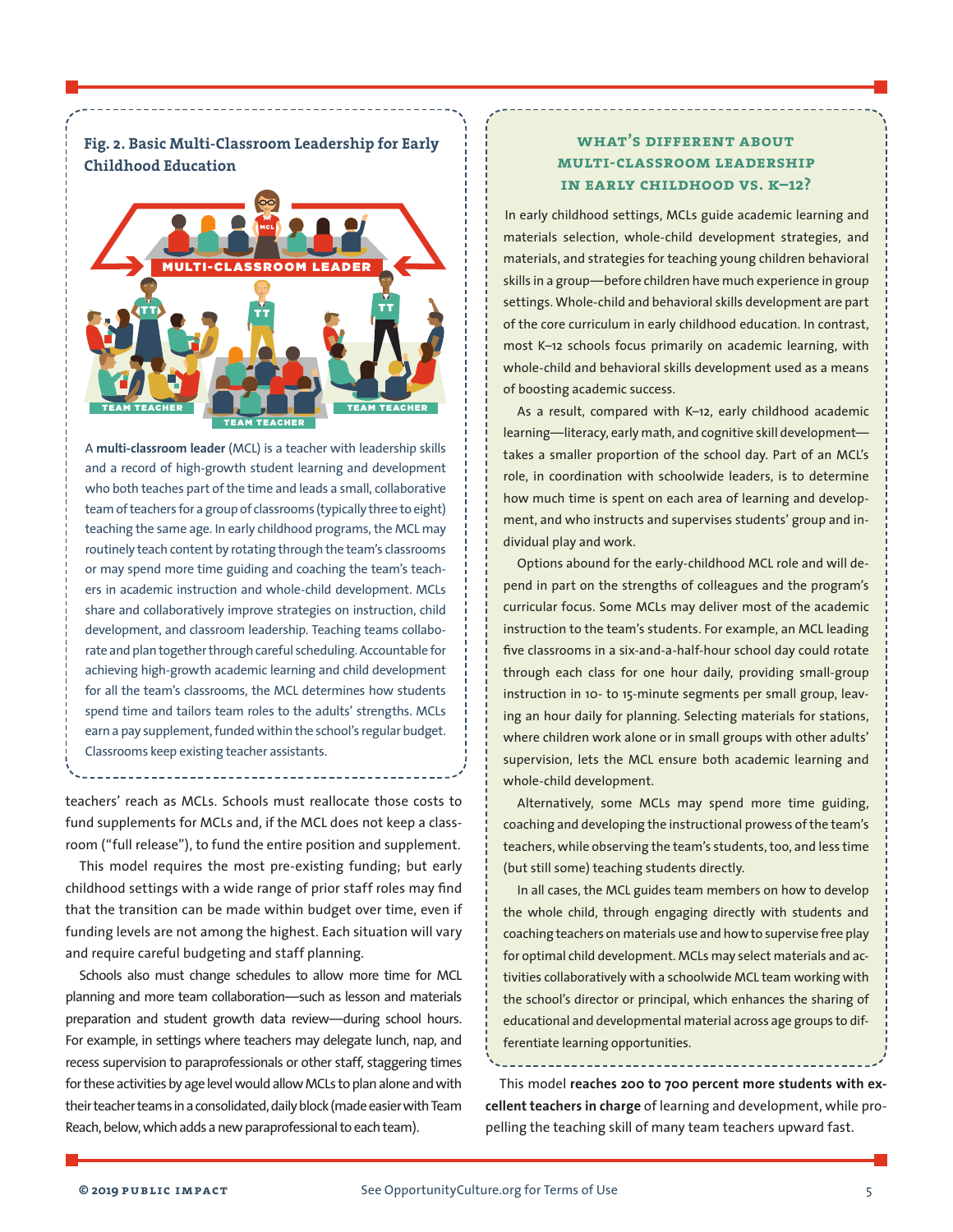

A **multi-classroom leader**(MCL) is a teacher with leadership skills and a record of high-growth student learning and development who both teaches part of the time and leads a small, collaborative team of teachers for a group of classrooms (typically three to eight) of students in the same age group/grade. In early childhood programs, the MCL may routinely teach content by rotating through the team's classrooms or may spend more time guiding and coaching the team's teachers in academic instruction and whole-child development. MCLs share and collaboratively improve instructional, child-development, and classroom leadership strategies. **Team reach teachers** on a multi-classroom leader's team directly teach more students than usual, but without raising instructional group sizes. Teachers and advanced paraprofessional "reach associates" rotate among students, supervising individual and small-groupwork in centers. Team reach may include a career path, including master reach teachers who help MCLs lead a team of six to eight teachers. Teaching teams collaborate and plan together through careful scheduling. Accountable for achieving high-growth academic learning and child development for all the team's classrooms, the MCL determines how students spend time and tailors team roles to the adults' strengths. MCLs, team reach teachers, and sometimes paraprofessionals earn a pay supplement, funded within the school's regular budget. Classrooms keep existing teacher assistants.

**The second option for early childhood programs is Multi-Class**room Leadership + Team Reach. (See Figure 3 and, to compare Multi-Classroom Leadership with and without Team Reach, see page 7.)

The distinguishing design difference for Multi-Classroom Leadership + Team Reach is that teams swap one vacant teaching position per team for an advanced paraprofessional, called a reach associate. Classrooms also keep any pre-existing teaching assistants. MCLs otherwise perform all of the same duties as in Multi-Classroom

# **what's different about mcl + team reach in early childhood vs. k–12?**

The pay difference between teachers and assistants in early childhood settings is sometimes smaller than K–12; thus, when a school trades in a vacant teaching position to add a lower-paid paraprofessional, the savings may be less than in K–12. Typically, savings would be enough to fund a standard MCL pay supplement, and they often may be enough to fund supplements for all teachers, and perhaps all staff. More early childhood schools or centers may need to reallocate funds from multiple sources reallocating specialist positions *and* making teaching position trades—to optimize pay, planning time, educator work satisfaction, and child development.

Additionally, in some early childhood settings where adult:child ratio regulations require a certain number of adults but without specifying teachers' qualifications, teams may decide to swap more than one vacant teacher position for yet another reach associate. For example, when the MCL is providing a hefty chunk of academic instruction directly to the team's students and can guide adults without special qualifications to supervise whole-child development at learning stations, this option would allow higher pay supplements for all.

Like the basic MCL model, Multi-Classroom Leadership + Team Reach **also reaches 200 to 700 percent more students with excellent teachers** in charge of learning and propels the teaching skills of team members upward fast.

Leadership, but they typically have more planning and team collaboration time available, because they and their team members have an extra assistant to engage with and supervise students.

**Team teachers are now called team reach teachers.** They reach more students directly than the same number of teachers typically would. How? The new reach associate rotates through the team's classrooms, freeing teachers to work with other students served by the team. RAs, along with pre-existing teaching assistants, supervise and assist students during individual and small-group work, using the MCL's methods and materials. With the RA's help, the team reaches an extra class of students (or the same number of classes, but with one fewer teachers), without raising class sizes, and using the methods of the MCL who has achieved high-growth student learning. With proper scheduling, RAs also help assistants cover classrooms for teaching team planning during school hours.

This model allows students to have a greater number of meaningful adults in their lives; despite early concerns, Opportunity Culture K–12 and similar schools have found that even young students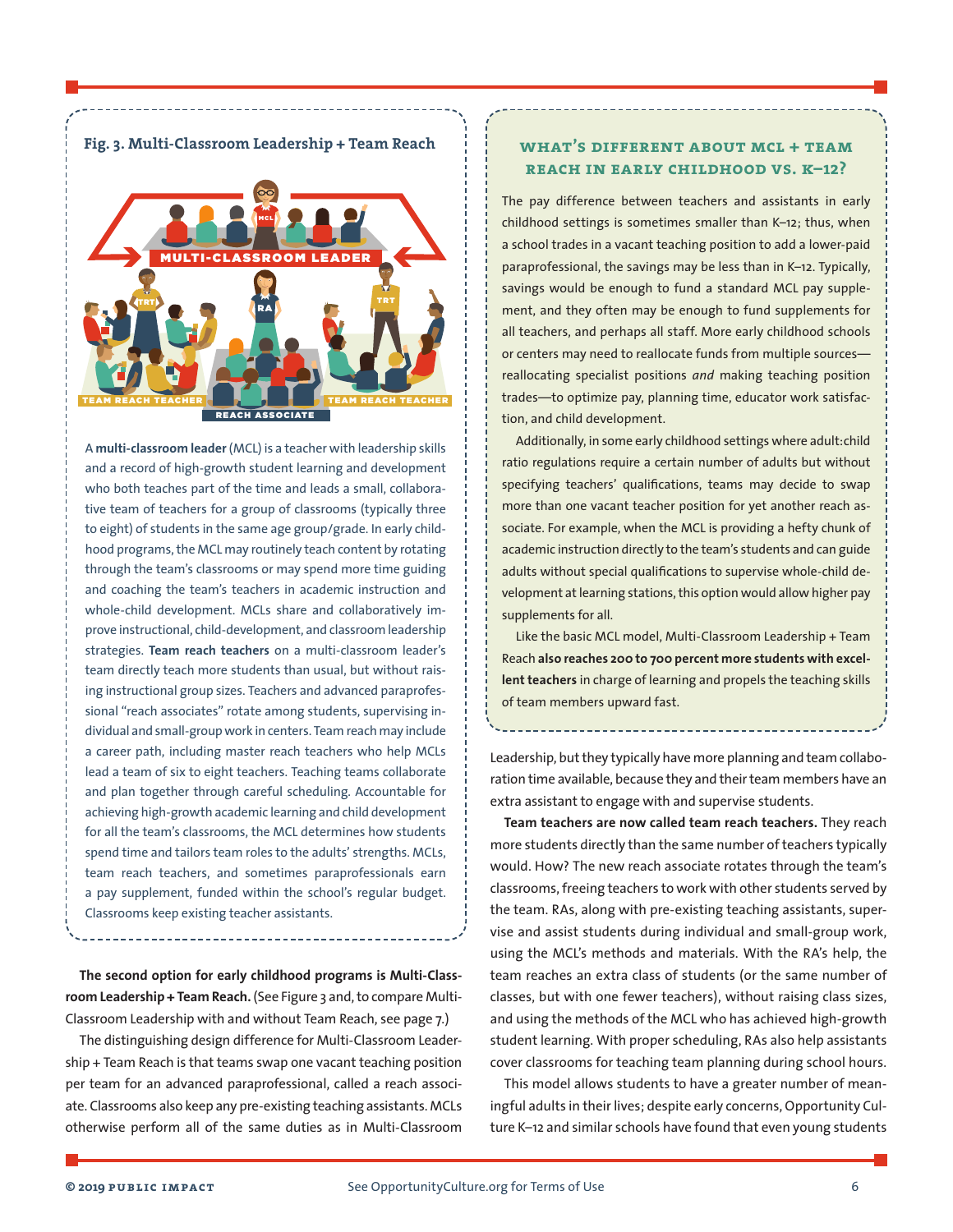<span id="page-6-0"></span>enjoy the chance to connect with a handful of adults, not just one or two.<sup>20</sup> Having a few more adults increases the odds of each child truly "clicking" with at least one teacher and forming a positive, engaging relationship. How adults rotate through classrooms can vary, though many use this opportunity to specialize in content.<sup>[21](#page-9-0)</sup>

The MCL's core role, possible variations, accountability, and authority are the same as those using Multi-Classroom Leadership alone.

## **Comparing MCL Alone to MCL + Team Reach**

Generally speaking, Multi-Classroom Leadership + Team Reach frees more funding for pay supplements, particularly helpful when a school cannot reallocate pre-existing instructional support positions. Total savings from staffing changes can be enough to fund higher pay for both MCLs and team teachers and paraprofessionals. This model also provides coverage for more team planning and collaboration time, if scheduled correctly. Finally, Team Reach requires fewer teachers, even though just as many adults are in classroomshelpful in locations with acute shortages of qualified teachers.

Team Reach within Multi-Classroom Leadership also provides more of a **career path** for both paraprofessionals and teachers. **"Master team reach teachers"** are team reach teachers who achieve high-growth student learning and development consistently, and who also help an MCL lead a larger team and/or reach more students directly for a sustained period. Providers may have a career path within Team Reach and the master level to reward continued success and commitment to team roles.

#### **potential benefits**

With either Multi-Classroom Leadership model, more **students** can have access to excellent teaching consistently, significantly upping their odds of making more than a year's worth of growth annually, on average. Those who start behind or who have continuing disadvantages may especially benefit.

**Teachers** who excel with young children can **earn more** and help their colleagues and more children, as multi-classroom leaders or team reach teachers. All teachers and assistants can **learn more on the job** about how to help young children develop strong academic, social, emotional, physical and other skills. Coaching for teachers becomes routine, job-embedded, and financially sustainable, without pulling the best teachers out of the classroom.

**Aspiring teachers** who are earning bachelor's degrees, associate degrees, and/or certification can learn while earning a salary in paid residencies, working as teachers or reach associates under a multi-classroom leader. Providing an affordable path to enter the field and receive high-quality training would be especially attractive for a field that consistently struggles with low pay.

# **quick example: opportunity culture pay supplement funding**

This shows one example of how supplement funding could work in a leanly funded early childhood setting, using Multi-Classroom Leadership + Team Reach.

**Before:** Age cluster has four classrooms, each with a teacher (T) and a teaching assistant (TA). Teachers may be teaching one age of students or combined ages, depending on the school size. Teachers may meet together sometimes, but they generally work alone with their TAs.

# $T + TA$  **T** + TA<sup> $T + TA$ </sup> **T** + TA<sup> $T + TA$ </sup>

**After:** Age cluster still has four classrooms, but now one teacher is the multi-classroom leader and one teacher vacancy has been swapped for an advanced paraprofessional called a reach associate (RA). RAs may not have the same qualifications as teachers, but they have experience as effective early childhood caregivers or educators. Teachers may be teaching one age of students or combined ages, depending on the school size. The MCL guides all instructional and developmental practices across the whole team.

**MCL + TA T + TA T + TA RA + TA**

The swapping of one vacant teacher position for one reach associate saves about 20 to 50 percent of a teacher salary, depending on pay differentials.\* This savings can then be paid as varying supplements to the MCL—and, depending on each program's priorities, to other teachers, as well as paraprofessionals. For example, if the savings is a lean 20 percent, the MCL can still earn a 10 percent supplement and the other two teachers can earn a 4 percent supplement, with leftover for enhanced RA pay, too. If the savings is 50 percent, the MCL can earn a 20 percent supplement; the other two teachers can earn a 10 percent supplement, with leftover funds for enhanced RA and TA pay.

Programs with more funded positions that are vacant, such as specialists and coaches, can pay MCLs and other educators more by trading those roles and using the savings for higher pay. MCLs assume the duties of those coaches and specialists, but are fully leading their teams, not just coaching. This second funding method can be used to fund MCL supplements whether or not the program is using Team Reach.

See model descriptions above for more detail about roles and schedules.

*\*In K–12, the differential between teacher and teaching assistant pay is approximately 50 percent, on average. In all cases, each provider must set pay supplements according to actual financial conditions.*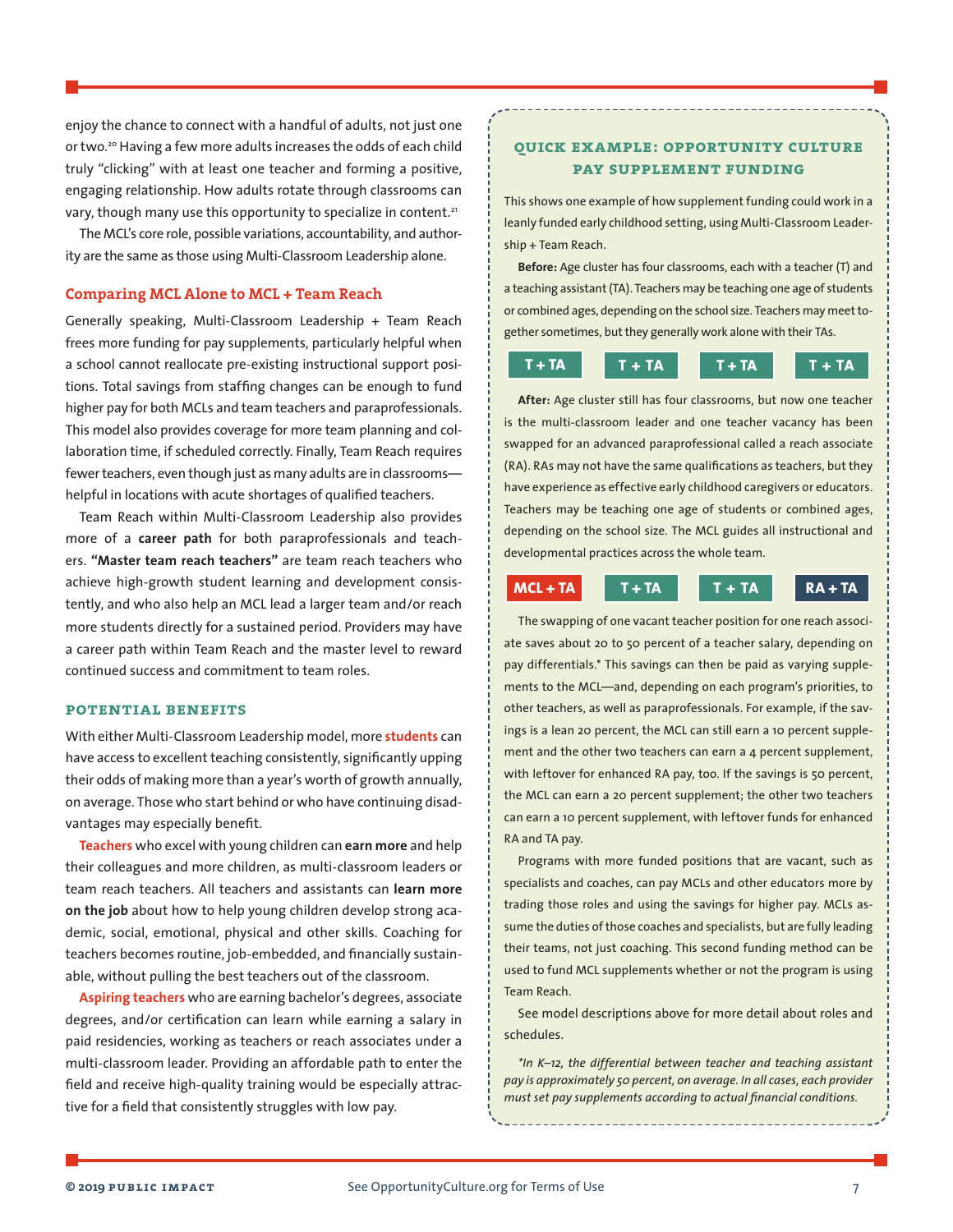| Figure 4. Comparison of Two Multi-Classroom Leadership Options |  |  |  |  |
|----------------------------------------------------------------|--|--|--|--|
|----------------------------------------------------------------|--|--|--|--|

|                                                               | Multi-Classroom Leadership<br>Only | Multi-Classroom Leadership<br>+ Team Reach |  |  |  |
|---------------------------------------------------------------|------------------------------------|--------------------------------------------|--|--|--|
| <b>Impact on Student Learning</b>                             |                                    |                                            |  |  |  |
| Proven to increase learning growth significantly, on average  | V                                  | $\checkmark$                               |  |  |  |
| <b>Time to Plan &amp; Collaborate</b>                         |                                    |                                            |  |  |  |
| Time-encourages consolidating team time to plan & collaborate | V                                  | ✓                                          |  |  |  |
| Time-frees new team & individual time to plan & collaborate   | No                                 | ✓                                          |  |  |  |
| <b>Pay Impact</b>                                             |                                    |                                            |  |  |  |
| Pay-funds MCL supplement                                      | V                                  | ✓                                          |  |  |  |
| Pay-funds team reach teacher & paraprofessional supplement    | No                                 | ✓                                          |  |  |  |
| <b>Potential Funding Methods</b>                              |                                    |                                            |  |  |  |
| Trade in vacant non-classroom roles                           | $\mathbf{v}$                       | $\checkmark$                               |  |  |  |
| Trade in vacant teaching roles                                | No                                 |                                            |  |  |  |
| Use Title I funds                                             | V                                  | $\checkmark$                               |  |  |  |
| Other school-level cost reallocation                          | ✓                                  | V                                          |  |  |  |
| District funds; grants; line items                            | No                                 | <b>No</b>                                  |  |  |  |
| <b>Staff Impact</b>                                           |                                    |                                            |  |  |  |
| Develops teachers on the job                                  | V                                  | $\checkmark$                               |  |  |  |
| Lets teachers lead while teaching                             | ✔                                  | ✓                                          |  |  |  |
| Matches accountability with students served by each adult     | V                                  | V                                          |  |  |  |
| Addresses acute teacher shortages                             | No                                 | ✓                                          |  |  |  |
| Provides extra assistants help with teaching                  | No                                 | V                                          |  |  |  |

**Early childhood programs** can help more students learn and develop further, while providing a supportive workplace and higher pay and career opportunities, within regular budgets. They can attract and keep a larger number of high-potential and already excellent educators.

**The economy** would blossom as more students achieve their full developmental potential, providing a highly capable workforce for organizations and economic self-sufficiency for more citizens.

## **next steps**

How can policymakers, education leaders, funders, businesses, and communities do their part to reach all children with excellent early childhood teaching? This vision brief is just a start. More exploration of policy and practical issues is warranted.

The first, crucial step is to support implementation of multiclassroom leadership in early childhood education programs, and then to support research about the models and conditions that work best.

Second, leaders and policymakers must ensure that high-quality school and role design match what research shows works. Given the research about Opportunity Culture multi-classroom leadership in K–12, pre-K programs should follow the same principles and base their practices on emerging data. Schools must, at least:

- **≭** select MCLs who have previously produced high-growth learning and social, emotional, and physical development among young students;
- **∗** pay MCLs, and others, enough more than current base salaries to make new roles attractive;
- \* pay supplements from regular, recurring school budgets, not from temporary grants or line items;
- \* change schedules for additional planning, collaboration, and development;
- $★$  hold MCLs accountable for the learning growth and development of the team's students, so they are encouraged to help all teachers and staff excel with children;
- **\*** keep MCL spans small, leading an average of five to six classrooms and ideally no more than eight; and
- **∗** empower MCLs to choose and/or edit high-quality curricula, activities, and materials to ensure that they meet MCLs' high bar for student growth.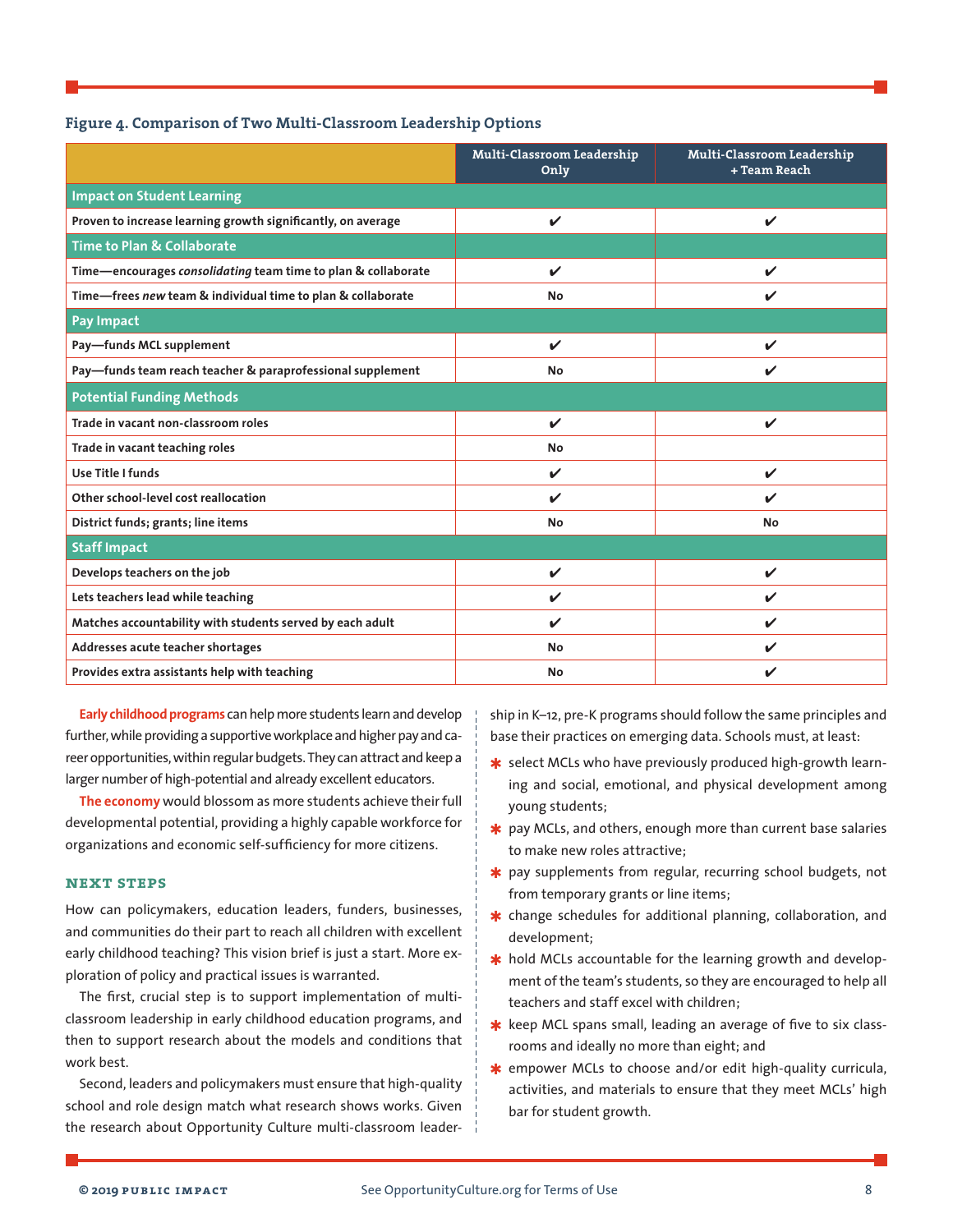<span id="page-8-0"></span>Third, policymakers and education leaders should identify early childhood policies that may be barriers to scaling up successful Multi-Classroom Leadership.<sup>[22](#page-9-0)</sup> The policies needed may vary by type of provider—public vs. private—and the ages of children concerned. In K–12, many anticipated policy challenges were not barriers in practice; those that were have been addressed through waivers, as long as a proven, excellent teacher is accountable for each student's learning.

Fourth, if research indicates positive effects of Multi-Classroom Leadership in early childhood settings as in K–12, policymakers and philanthropists should pursue scale urgently. Small programs do not change prospects for all our nation's children, and there is no excuse for allowing another generation to slip by.

Finally, as others have written, increased access to high-quality early childhood education is essential.<sup>[23](#page-9-0)</sup> Combining increased public funding for access to early childhood education with Opportunity Culture Multi-Classroom Leadership could reach vastly more students with the early developmental advantages now reserved for the privileged.

## **conclusion**

Experience and research with alternative staffing models will help the field understand the best ways to ensure that every child receives excellent teaching and development in the pre-kindergarten years. Education leaders should embrace the potential that Opportunity Culture staffing models have to radically improve learning and development of students from all backgrounds, and to fundamentally improve economic and social outcomes for future generations.

## **the special challenge of reading and the importance of pre-k years**

As with many interventions,<sup>[24](#page-9-0)</sup> researchers found that the positive effect of Multi-Classroom Leadership on K–12 math growth was greater than on reading growth. Early-childhood development of vocabulary and exposure to a wide range of contexts—directly through varied experiences and through early storytelling and read-aloud by adults—occur over long periods of time. That means students need excellent teaching and care, consistently, from the very first years. Providing more students with access to excellent teaching—including vocabulary development and a variety of positive, engaging direct experiences—in the early childhood years is one approach to enhancing students' long-term literacy success.<sup>[25](#page-9-0)</sup>

## **Acknowledgements**

This brief was written by Emily Ayscue Hassel and Bryan C. Hassel of Public Impact, with Sharon Kebschull Barrett, Stephanie Dean, Daniela Doyle, and Juli Kim. Thank you to Public Impact's Lucy Steiner for early input, Beverley Tyndall for layout and production, and LaShonda Hester, Paola Gilliam, and Margaret High for research assistance.

The authors extend hearty thanks to Sara Mead, education and early childhood policy analyst for Bellwether Education, for her thoughtful feedback.

#### ©2019 Public Impact

Public Impact encourages the free use, reproduction, and distribution of our materials for noncommercial use, but *we require attribution for all use.* Users must include "©2019 Public Impact" and "OpportunityCulture.org" on every page where material from this document appears, in whole or in part, both direct quotes and paraphrased material. Materials may not be sold, leased, licensed or otherwise distributed for compensation. Opportunity Culture is a trademark of Public Impact. See our **[Terms of Use](http://opportunityculture.org/terms-of-use/)** page or **[contact us](http://opportunityculture.org/our-initiative/feedback/)** for more information.

#### **Please cite this report as:**

Public Impact: Hassel, E. A., Hassel, B. C., Barrett, S. K., Dean, S., Doyle, D., & Kim, J. (2019). *Excellent teaching for every young child: Opportunity Culture in early childhood education—A vision brief.* Chapel Hill, NC: Public Impact. Retrieved from [https://www.opportunityculture.org/wp-content/uploads/2019/07/Excellent\\_](https://www.opportunityculture.org/wp-content/uploads/2019/07/Excellent_Teaching_for_Every_Young_Child-Public_Impact.pdf) [Teaching\\_for\\_Every\\_Young\\_Child-Public\\_Impact.pdf](https://www.opportunityculture.org/wp-content/uploads/2019/07/Excellent_Teaching_for_Every_Young_Child-Public_Impact.pdf)

#### **Notes**

[1](#page-0-0). Here we use the term "teacher," "educator" and "caregiver" to refer to all professionals providing educationally and developmentally focused care to children from birth until kindergarten.

[2.](#page-0-0) Hansen, M., & Backes, B. (2018, January 25). New teaching model yields learning improvement for students in math [Blog post]. Retrieved from [https://www.brookings.edu/blog/brown-center-chalkboard/2018/01/25/](https://www.brookings.edu/blog/brown-center-chalkboard/2018/01/25/new-teaching-model-yields-learning-improvement-for-students-in-math/) [new-teaching-model-yields-learning-improvement-for-students-in-math/](https://www.brookings.edu/blog/brown-center-chalkboard/2018/01/25/new-teaching-model-yields-learning-improvement-for-students-in-math/)

[3](#page-0-0). In addition to direct payment, some parents can pay for child care using vouchers from the federal Child Care and Development Fund; these subsidies are based on income and other family factors. For an overview, see: [https://www.](https://www.acf.hhs.gov/opre/resource/child-care-subsidies-ccdf-program-overview-policy-differences-across-states-territories-october-1-2016) [acf.hhs.gov/opre/resource/child-care-subsidies-ccdf-program-overview-policy](https://www.acf.hhs.gov/opre/resource/child-care-subsidies-ccdf-program-overview-policy-differences-across-states-territories-october-1-2016)[differences-across-states-territories-october-1-2016](https://www.acf.hhs.gov/opre/resource/child-care-subsidies-ccdf-program-overview-policy-differences-across-states-territories-october-1-2016)

[4](#page-1-0). See [https://usa.childcareaware.org/advocacy-public-policy/resources/re](https://usa.childcareaware.org/advocacy-public-policy/resources/research/statefactsheets/)[search/statefactsheets/](https://usa.childcareaware.org/advocacy-public-policy/resources/research/statefactsheets/) for one advocacy group's annual presentation of statistics on early childhood care and preschool.

[5.](#page-1-0) Hassel, B. C., & Hassel, E. A. (2011). *Opportunity at the top: How America's best teachers could close the gaps, raise the bar, and keep our nation great.* Chapel Hill, NC: Public Impact. Retrieved from [http://www.opportunityculture.org/images/](http://www.opportunityculture.org/images/stories/opportunity_at_the_top-public_impact.pdf) [stories/opportunity\\_at\\_the\\_top-public\\_impact.pdf.](http://www.opportunityculture.org/images/stories/opportunity_at_the_top-public_impact.pdf) Note that the performance distribution among teachers using student growth as the measure is similar to the performance distribution of nearly all professions, regardless of the measure used for performance. See: Hunter, J. E., Schmidt, F. L., & Judiesch, M. K. (1990, February). Individual differences in output variability as a function of job complexity. *Journal of Applied Psychology.* 75(1), 28–42.

- [6](#page-1-0). Hassel & Hassel. (2011). *Opportunity at the top.*
- [7](#page-1-0). Hassel & Hassel. (2011). *Opportunity at the top.*
- [8.](#page-1-0) For more analysis, see: Hassel & Hassel. (2011). *Opportunity at the top.*

[9](#page-1-0). Burkam, D. T., & Lee, V. E. (2002). *Inequality at the starting gate: social background differences in achievement as children begin school.* Ann Arbor: University of Michigan; Halle, T., Forry, N., Hair, E., Perper, K., Wandner, L., Wessel, J., & Vick, J. (2009). *Disparities in early learning and development: Lessons from the early childhood longitudinal study—birth cohort (ECLS-B).* Executive summary. Washington,